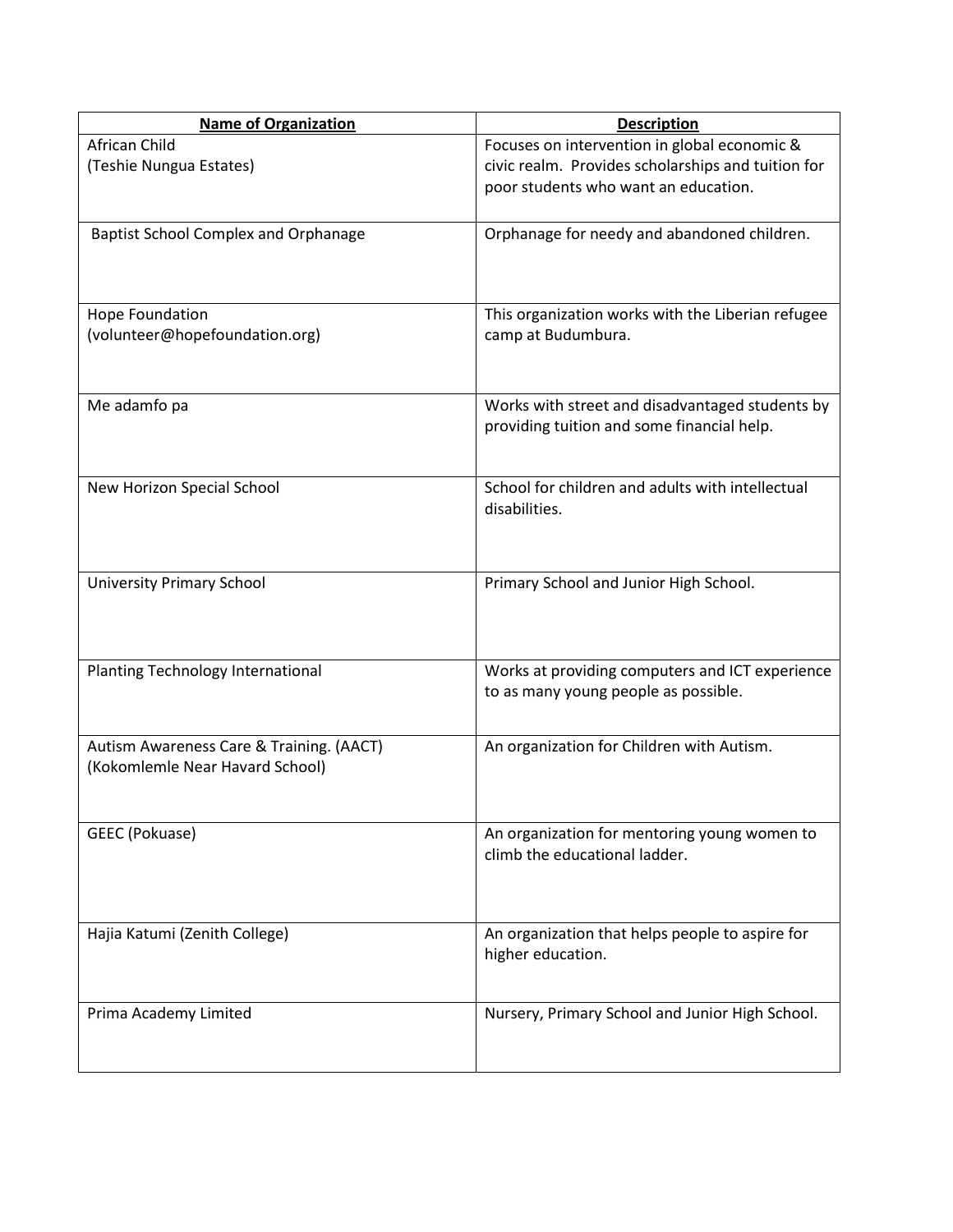| Hope Community Orphanage (Haatso)                          | A home for orphans.                                                                                                                                                                                                                                                                                                                                                                                                                                  |
|------------------------------------------------------------|------------------------------------------------------------------------------------------------------------------------------------------------------------------------------------------------------------------------------------------------------------------------------------------------------------------------------------------------------------------------------------------------------------------------------------------------------|
| Beacon House Orphange                                      | A home for orphans.                                                                                                                                                                                                                                                                                                                                                                                                                                  |
| <b>Ark Foundation</b>                                      | An advocacy-based women's human rights non-<br>governmental organization. Its primary purpose<br>is to seek the protection and promotion of the<br>human rights of women and children.                                                                                                                                                                                                                                                               |
| Osu Children's Home                                        | A home for orphans.                                                                                                                                                                                                                                                                                                                                                                                                                                  |
| West African Primate Centre                                | An NGO formed by several European zoos and a<br>member of an international breeding program<br>which is keeping and breeding endangered<br>primate species.                                                                                                                                                                                                                                                                                          |
| Mawuvios Outreach Programme                                | An NGO providing free education and care for<br>orphaned children.                                                                                                                                                                                                                                                                                                                                                                                   |
| Play 'N' Learn                                             | The Play & Learn Foundation (PAL) brings<br>together boys and girls who have a passion for<br>play, a drive to lead, and a desire to pursue<br>academic and professional excellence. By<br>targeting underserved communities, PAL seeks to<br>provide opportunity where it is most needed.<br>Play & Learn engages youth in programming that<br>encompasses football and sport training,<br>academic support, mentorship, and community<br>outreach. |
| <b>BASICS International</b>                                | NGO that focuses on the education, housing an<br>schooling of underprivileged children in Chorkor<br>(outskirts of Accra).                                                                                                                                                                                                                                                                                                                           |
| <b>Echoing Hills</b>                                       | A non-profit located in Ghana ministering to<br>those with special needs in the local community.<br>They currently work with<br>blind, deaf, handicapped, disabled and homeless<br>individuals.                                                                                                                                                                                                                                                      |
| University Hospital<br><b>West African AIDS Foundation</b> | Hospital Administrator helps students to find<br>their best fit department<br>WAAF works in many areas of health care.<br>Although the main areas include HIV and AIDS<br>care, there are many linked health concerns and<br>social issues as well. Although set up many years                                                                                                                                                                       |